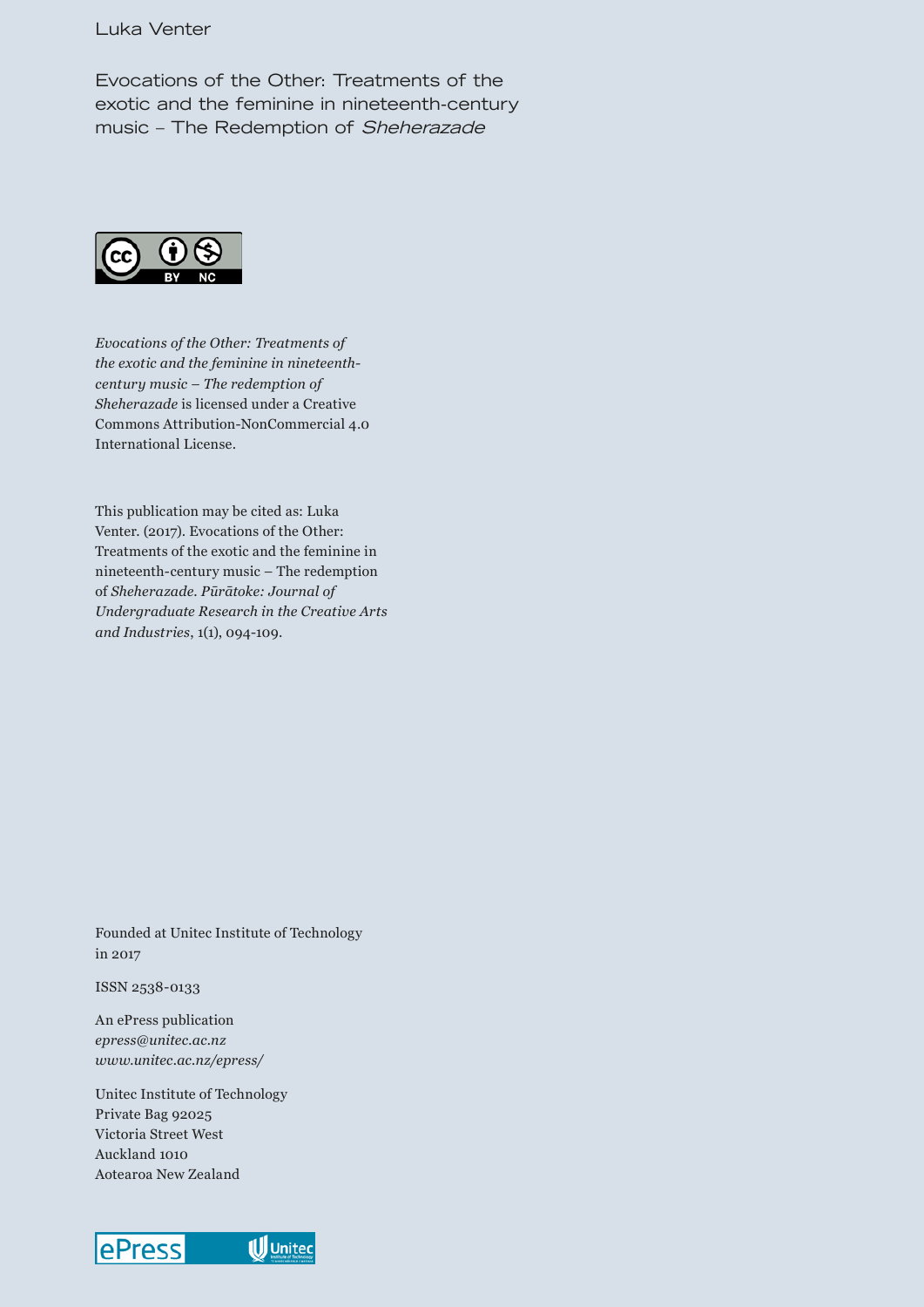## LUKA VENTER

# EVOCATIONS OF THE OTHER: TREATMENTS OF THE EXOTIC AND THE FEMININE IN NINETEENTH-CENTURY MUSIC – THE REDEMPTION OF *SHEHERAZADE*

#### Abstract

The concert hall, as much as the operatic stage, is a theatre – a place for viewing, and the observation of narratives. Music can be and often is read as the latter, whether overtly programmatic or not, and though abstracted through the intermediation of instruments, the orchestral and operatic literatures of Western art music enact and present narratives and struggles of power. Classical music has been dominated since its inception by men, working in a historically white European context, with the result of an almost total exclusion of the first-person perspectives of women and non-white ethnic and cultural identities. This fact, coupled with an intense historical fixation with the Orient within Western classical music, transforms the concert hall and operatic stages into extra-artistic theatres where the material presented can be read as representative of Western societal trends, attitudes and prejudices.

This research draws connections between colonialist and patriarchal thought and musical representations of the ethnic and/or female 'Other' in the Western canon, and traces the use of certain musical *topoi* in conjunction with female and ethnic tropes. I examine these with reference to works ranging from Rameau, Saint-Saëns, and Strauss, among others, with a particular emphasis on the operatic and orchestral works of Rimsky-Korsakov, inquiring into the possibility of subverting Orientalist and misogynist elements within such musical works from a socially critical perspective.

I will argue that classical music, rather than existing as a purely sonic artefact, becomes representational, on the stages of the concert hall or operatic theatre, of power struggles and of imbalances of power between men and women, and between white and non-white ethnic and cultural identities. I will do so in an attempt at communicating a vital understanding of classical music as a cultural object that ties into lived socio-political realities.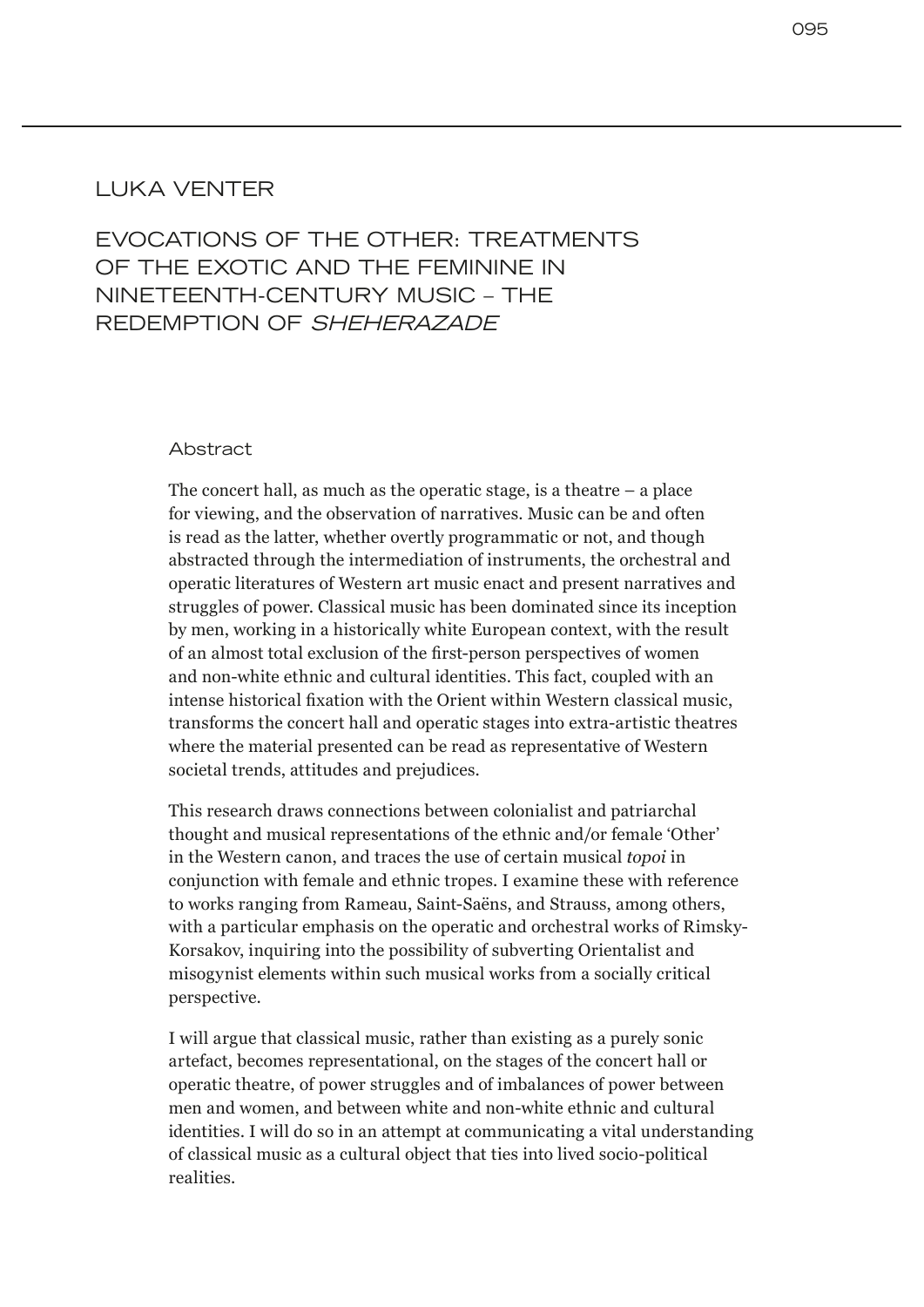The treatment of women and the treatment of non-white ethnicities have long been equatable. Though the struggles of one never has and never will outweigh the struggles of the other, the two have for centuries suffered oppression in many similar ways within Western society, and the traces of this litter the world of European art. This applies specifically to those arts in which life can be credibly breathed into the subject matter: theatre, music, and therefore, notably, opera. Exoticist tendencies within these, whether subconsciously or not, often had sinister roots in colonial aspirations, much in the same way that depictions of women in music, and particularly in opera, had clear links to the societal subjugation of women. The treatment of both on the operatic stage came to reduce each to a version of themselves in which the edges were smoothed, any unwieldy truths to their identities filed down to fit the standard mould. Specifically in treatments of the East, the dramaturgical and musical treatment of the exotic and the feminine fell increasingly under the power of the imagination of the Western male throughout the eighteenth, and especially the nineteenth centuries (Al-Taee, 2010). The male monopoly on the creation of high art throughout this period, and indeed to this day to an extent, is undeniable, and therefore the intrinsic treatment of the Other within the circulation of the arts in Western society begs scrutiny – particularly given its intrinsic and dangerous links between ethnicity, sexuality and violence, and any combination thereof. Given the significance of geography in its creation and its notable intersection of all of the above, an especially enlightening object for the study of these can be found in Rimsky-Korsakov's *Sheherazade*.

The crux of this essay is not to delve into the labyrinth of male European colonial thought and all of its manifold expressions in art. To do so would require a great many more words than is permissible here. However, it can be argued with a certain assuredness that musical treatments of the ethnic in nineteenth-century music evolved in tandem with colonial aspirations and the branching out of Western imperialism towards the East, and to a smaller extent also to the Americas (Mason, 1991). Rameau's *Les Indes Galantes*, for instance, is a prime example of the latter. This work takes one on a globetrotting theatrical adventure that passes sequentially though Turkey, Peru, Persia and Illinois. In the final tableau, tellingly titled *Les Sauvages,* Rameau scores a duet for soprano and baritone with chorus in which the community of Native Americans celebrates the return of peace in a 'traditional' pipe ceremony. Based on an earlier harpsichord piece also titled *Les Sauvages*, Rameau makes extensive use of a "LOUD, soft, soft, soft" pattern which while a feature of many Native American musics, is largely a stereotypical representation of the manifold traditions as a collective (Locke, 2009, p. 50).

Interestingly, the questions of cultural interaction and ethnic representation are singularly relevant to this piece, which was coincidentally taken by the French missionary Amiot to Peking later in the century and presented to the Chinese, who received the music with apparent disdain (Amiot, 1788/2005) leading to Amiot subsequently devising a number of highly questionable theories about racial comparison and superiority. The French, in their colonial excursions, were no strangers to indigenous peoples, and in fact often paid much more heed to their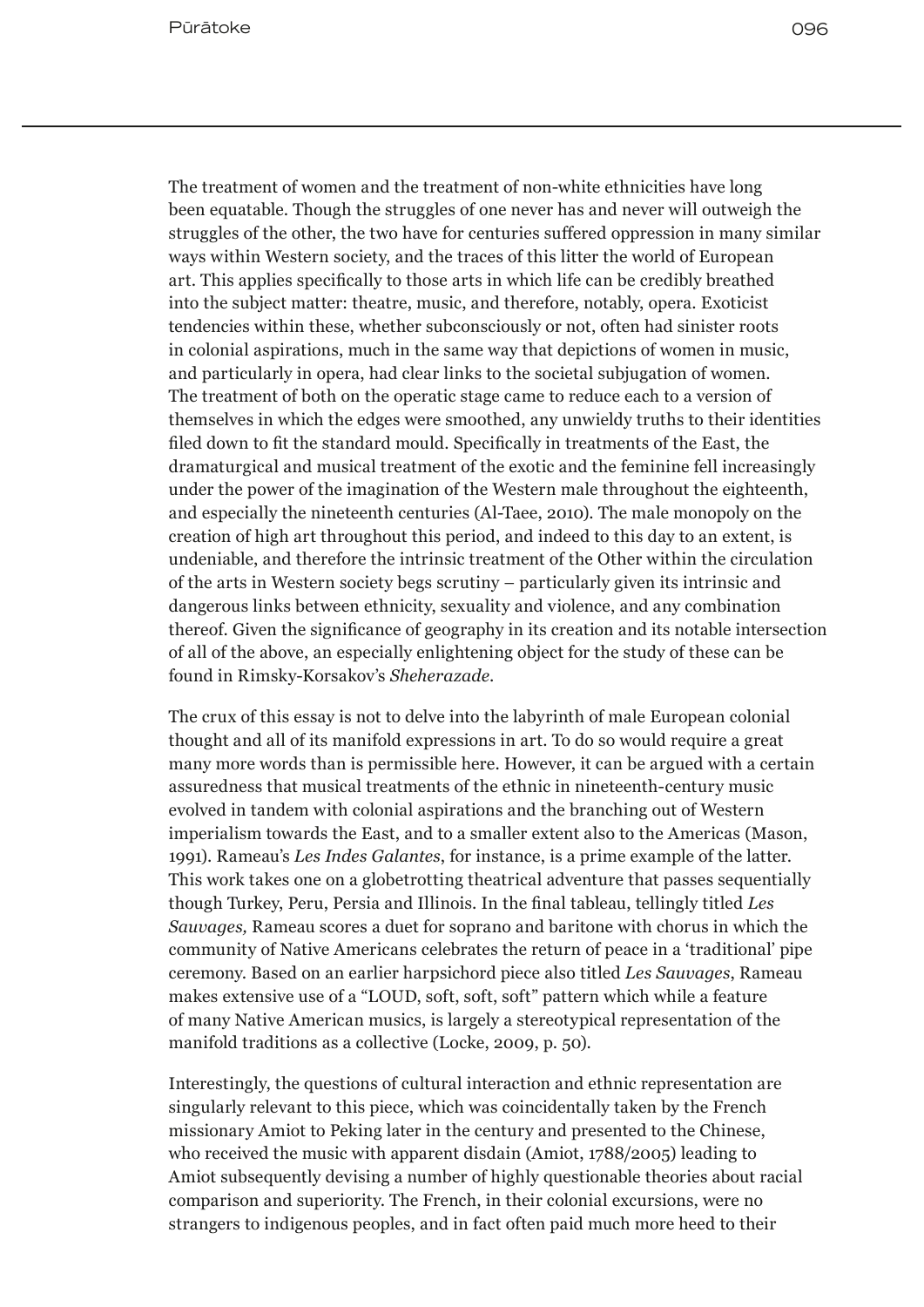cultures than did the Spaniards or the English (Savage, 1983). The French had even experienced performances of music and dance by Tupi Indians in Paris, which may very well have been witnessed by a number of eminent French musicians (Pisani, 2005). Whatever the quality of French interactions with indigenous peoples, the aforementioned example, though singular and only fractionally representative, nevertheless forms part of a widespread trend in cultural (and therefore geographical) representation that runs from the early history of European music right through the eighteenth and nineteenth centuries and beyond. These musical trends constitute a certain cultural imperialism in which the subtleties of the ethnic culture in question are time and time again effaced and musically represented by a generic mould more in tune with contemporary European perceptions of the Exotic – be it American, Middle-Eastern, or from elsewhere.

In the nineteenth century specifically, in tandem with a growing cultural preoccupation with the East, composers began musically exploring the possibilities of creating more immediate representations, or at least, largely superficial evocations of its peoples and landscapes. As in the eighteenth century, this was often done by taking one musical element – one generic cultural signifier – and spreading it across the board, so to speak. Such musical elements were then taken, largely without question, to represent entire geographical swathes, as is often done to this day with the major pentatonic scale often being used to suggest or occasionally even wholly represent the Far East. In a similar way, the use of octatonic scales, or chromatic inflections that would evoke these, were increasingly used to suggest the Eastern Other. Félicien David, for instance, made extensive use of octatonic scales in the remarkable Symphonic Ode *Le Désert* in 1844, which, while making use of several actual Middle-Eastern elements, including a stylised call to prayer, is nonetheless still a work marked by a distinct geographical indistinctness. Nevertheless, the use of octatonic scales does in fact bear some verisimilitude to existing musical traditions in the Middle East, including those of Turkey, the Levant, the Arabian Peninsula, and by extension North Africa as well.<sup>1</sup> The problem arises, however, when one feature such as this is used to wholly represent a people, a culture, or even an entire geographical region simply by merit of being *an* element from within the vast range of 'Oriental' musical traditions.

The use of octatonic scales, and in particular, the use of the interval of an augmented second that appears within them, has a long and astonishingly repetitive history within Western art music that continues to this day – witnessed even by something as simple as a modern-day interpretation of the harmonic minor scale as being "Arabian" (Taylor, 2007, p. 55). The harmonic ambiguity of the octatonic scale is something that has piqued the Eurocentric imagination hugely over the past three centuries. With its simultaneous major/minor duality allowing for a pronounced tonic major chord whilst still retaining elements of that disconcerting flattened supertonic of such modes as the Locrian, the octatonic scale has a huge dramatic potential that has lost none of its potency even in the twenty-first century. This harmonic, and therefore dramatic, duality has long been exploited to evoke a sense of mystery and awe, perhaps even fear – all of which were prime features in the Western perception

Octatonic scales can for instance be linked to the *maqam saba* – a mode in the maqam tradition of Arabic music, though the Arabic modes often make use of microtonal inflections that are discarded when transplanted to Western art music.

1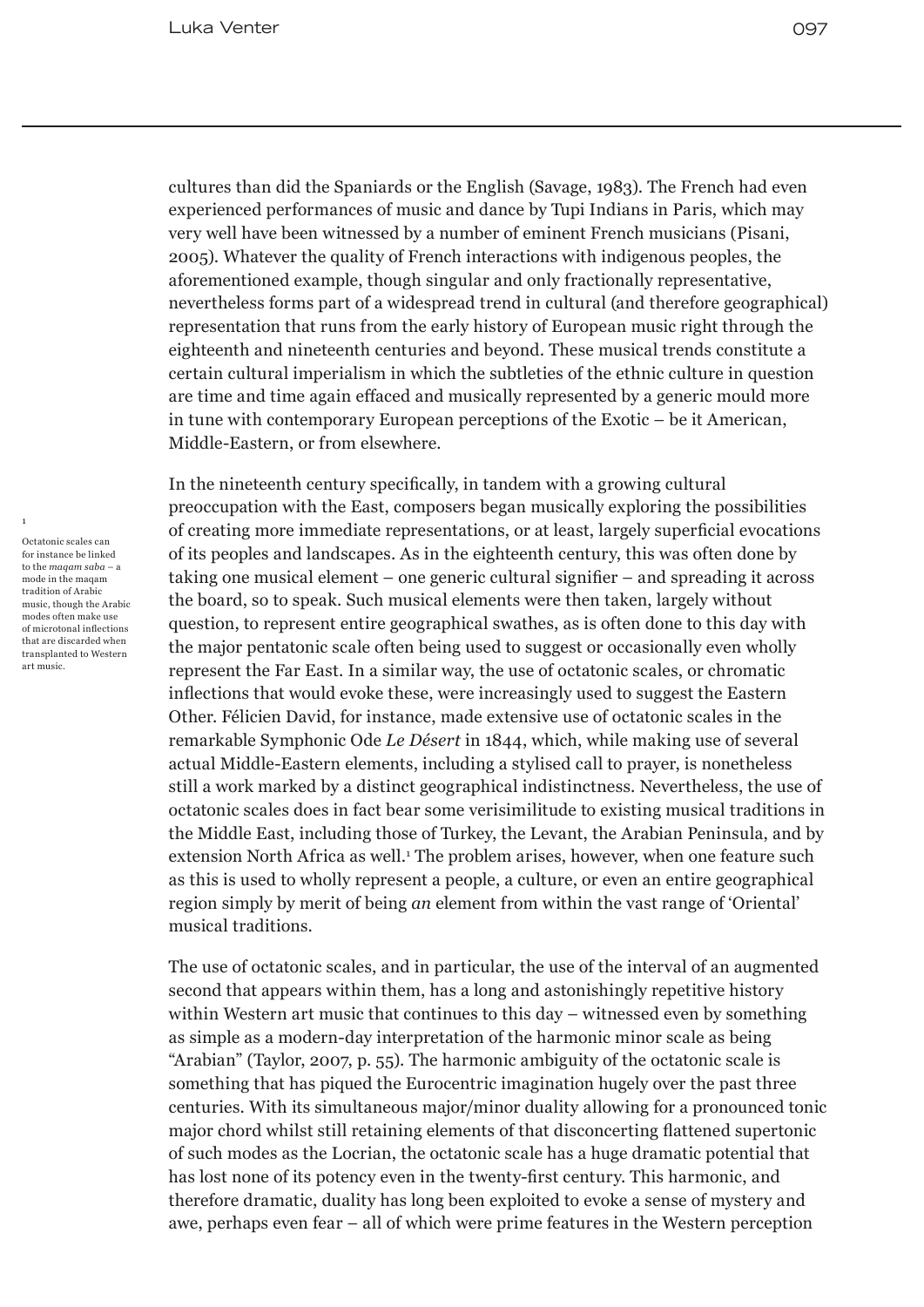of the East. As such, the scale and its characteristic augmented second intervals easily became the chief signifier of that mysterious allure of the exotic. Rimsky-Korsakov's 'Eastern Romance' (Op.2, no.2), written over 1865-66, exudes just that. The accompaniment is characterised throughout by heavy low fifths in the bass, over which the piano spins a heady octatonic melody full of melismatic flourishes. Sumptuous chromatic turns give the music an added sensuality and colour, into which the soprano sings a text full of fantastical imagery of a rose serenaded by a nightingale in the night. The song and its rather telling title reveal just how much musicians were still held in sway by musical evocations of what they perceived the East to sound like.

Another art song by Rimsky-Korsakov, 'On the Hills of Georgia' (Op.3, no. 4), also written in 1866, shares a number of the exoticist features of his 'Eastern romance'. The unsettled harmony and winding chromaticism are immediately similar to the latter, however, half-way through the song, Rimsky-Korsakov introduces another musical element to signify an impression of ethnicity: the use of drones, or pedal points – the nearest pianistic equivalent. It is interesting to note that this song, immediately by having its geographical setting named, already anchors the material for better or for worse in a verifiable source. Strikingly, however, the use of drones are in fact an important feature of Georgian folk music, and the vocal line here takes on a much more sustained character, with a more contained, single flourish not dissimilar to those found in traditional Georgian vocal music. The song is nevertheless still firmly rooted in the soil of exoticist thought, but it is interesting to note the presence of some ethnic authenticity coming through. Even if this is only to a slight degree, it is nonetheless important to note that the most Georgian-sounding passages occur on lines in the text devoid of any geographical or ethno-cultural markers.<sup>2</sup> In this early work of Rimsky-Korsakov's, therefore, there can already be seen some traces of a certain cultural sensitivity often eclipsed by an often-erroneous label of exoticism with regards to some of his more significant works.

Vladimir Stasov, a critic and a huge figure in Russian cultural life, in a discussion on the prevalence of 'Oriental' material in the art music of the Russians, wrote that, in contrast to the unsuccessful eighteenth-century faux-Orientalism of Mozart and the like, in their musical evocations of Turkishness, the New Russian School was gifted with a much more immediate impression of the East rooted to a much larger extent in reality and much less in purely imaginative thinking (Stasov, 1882, as cited in Taruskin & Weiss, 1984). He points out that a number of Russian musicians had actually visited so-called exotic locales and that, while many others had not done so themselves, many artistic elements of what is Eastern had entered the mainstream of Russian cultural life. This use of Oriental material is often cited as a key element in Russian nationalist music, but perhaps it could be posited that centuries of experiencing a sense of Otherness in interactions, whether artistic or otherwise, with Europe, had left the Russians with a unique sensitivity, comparatively speaking, to treatments of the East.

The line in question reads: "My despondency is neither tormented, not alarmed by anything, and the heart again burns and loves – because it is unable not to love".

2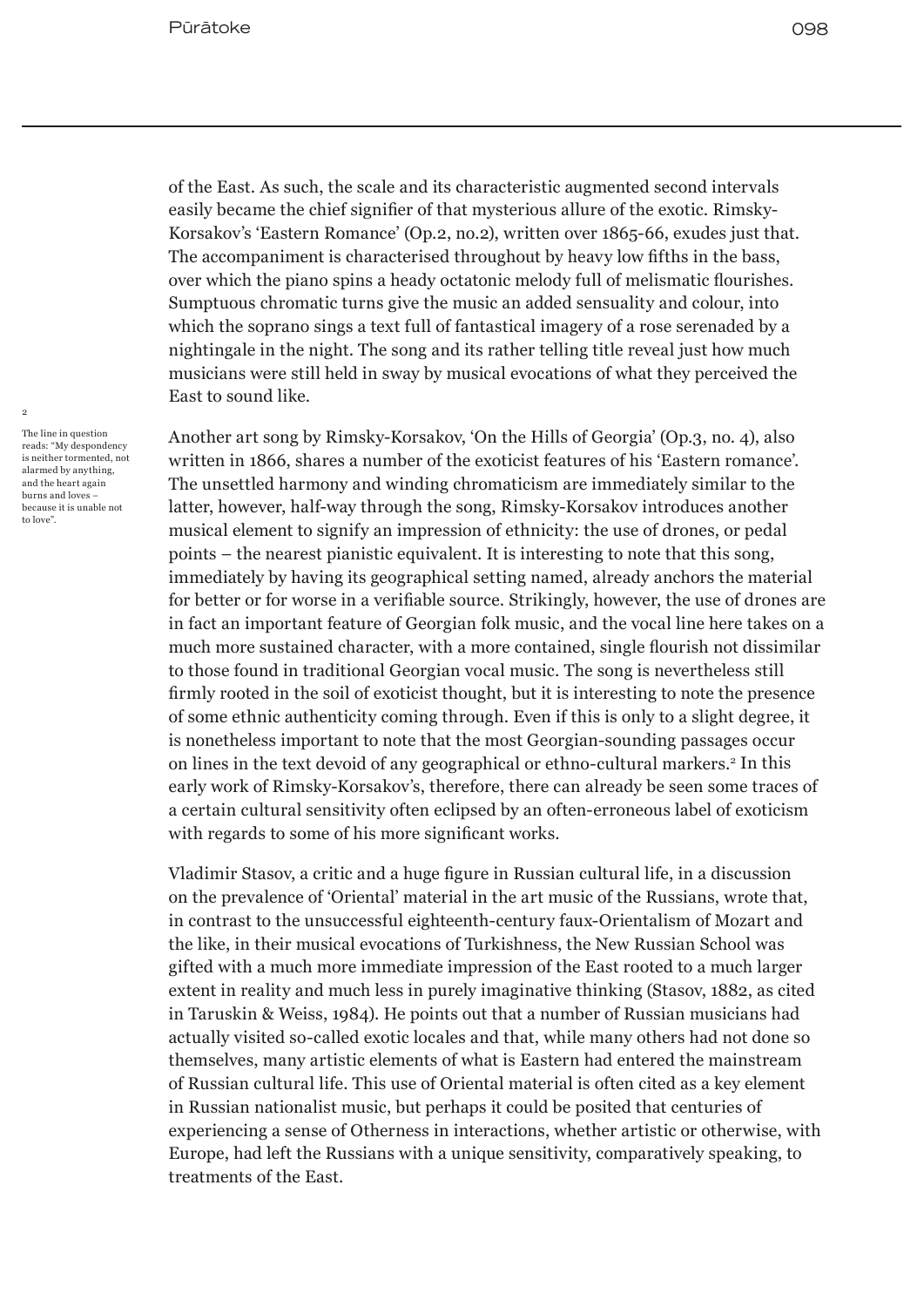Compare, for instance, the bassoon solo of *Sheherazade's* second movement (https://youtu.be/Jpg RKXzB6tI?t=30) to an example of traditional Georgian vocal music (https://www.youtube. com/ watch?v=EDA QTM1IhMA).

3

Perhaps it was because of this sensitivity to the closeness of what by most of Europe was viewed as the vague, distant and indistinct East, that Rimsky-Korsakov's musical treatment of the 'Other' in the famous symphonic poem *Sheherazade* was done with such striking sensitivity. The work is often presented as one of the definitively exotic works of the nineteenth century and certainly does take part in a certain sensationalisation of the East. The fourth movement, for instance, puts on display a barbarian festive fervour that is reminiscent of the notorious (though thrilling) orchestral boisterousness of the bacchanal from *Samson et Dalila* and looks forward to the comparable display of pagan hedonism of Strauss' fin-de-siècle 'Dance of the seven veils'. Yet, upon closer inspection, *Sheherazade* holds a startling wealth of material likely inspired by or written in the vein of actual musical traditions. As such, beneath the veneer of ethnic sensationalisation, Rimsky-Korsakov's music displays a degree of cultural sensitivity that hopefully challenges established notions of the work's, for lack of a better word, agenda.

The second movement that Rimsky-Korsakov conjures up from the textual source material of *1001 Arabian Nights,* titled 'The Tale of the Kalendar Prince', can on the surface seem like just another cog in the exoticist machine that supposedly is *Sheherazade* – beautiful, yes, evocative, yes, but culturally significant beyond that? Probably not. However, upon closer inspection, this movement is perhaps the most telling in the whole work with reference to Rimsky-Korsakov's treatment of the ethnic Other. The movement opens with a restatement of the famous solo violin theme first introduced towards the beginning of the first movement. As this solo ascends to a vigorous climax, it cadences onto a passage remarkably similar to traditional Georgian music. Much of the music from Georgia makes extensive use of short melodic cells with repetitive rhythmic patterns, and there is overall an overwhelmingly common use of drones – particularly in the vocal traditions. Drones *are* a common feature of many non-European, and also European folk traditions, and so cannot be taken as representative of accurate representation of Georgian music here. However, the way in which Rimsky-Korsakov plants a melodically and rhythmically repetitive solo for bassoon – itself timbrally very similar to the duduk so prevalent in the Caucasus – over drones in fifths that shift diatonically, as is highly characteristic of much Georgian folk music,<sup>3</sup> is all highly indicative of some degree of familiarity with and understanding of the vernacular music of that region. Indeed Balakirev himself transcribed a number of folk songs and dances while travelling through Georgia in the 1860s – bringing them back to the wonder and rapt admiration of those in his circle, including Rimsky-Korsakov, who personally stated: "These new sounds were a sort of revelation for us then, we were all literally reborn" (Volkov, 2010, p. 102).

Rimsky-Korsakov's enthusiasm for the music of the Caucasus therefore is clear. More than being just a clear imitation of its musical traditions however, the Georgianness of the bassoon solo importantly matches the subject matter as well. The movement vaguely deals with the Turkic subject matter of a Prince disguising himself as a travelling Muslim ascetic, and therefore the music explicitly supports the narrative frame provided – however vague the outline given by the composer. Georgia is now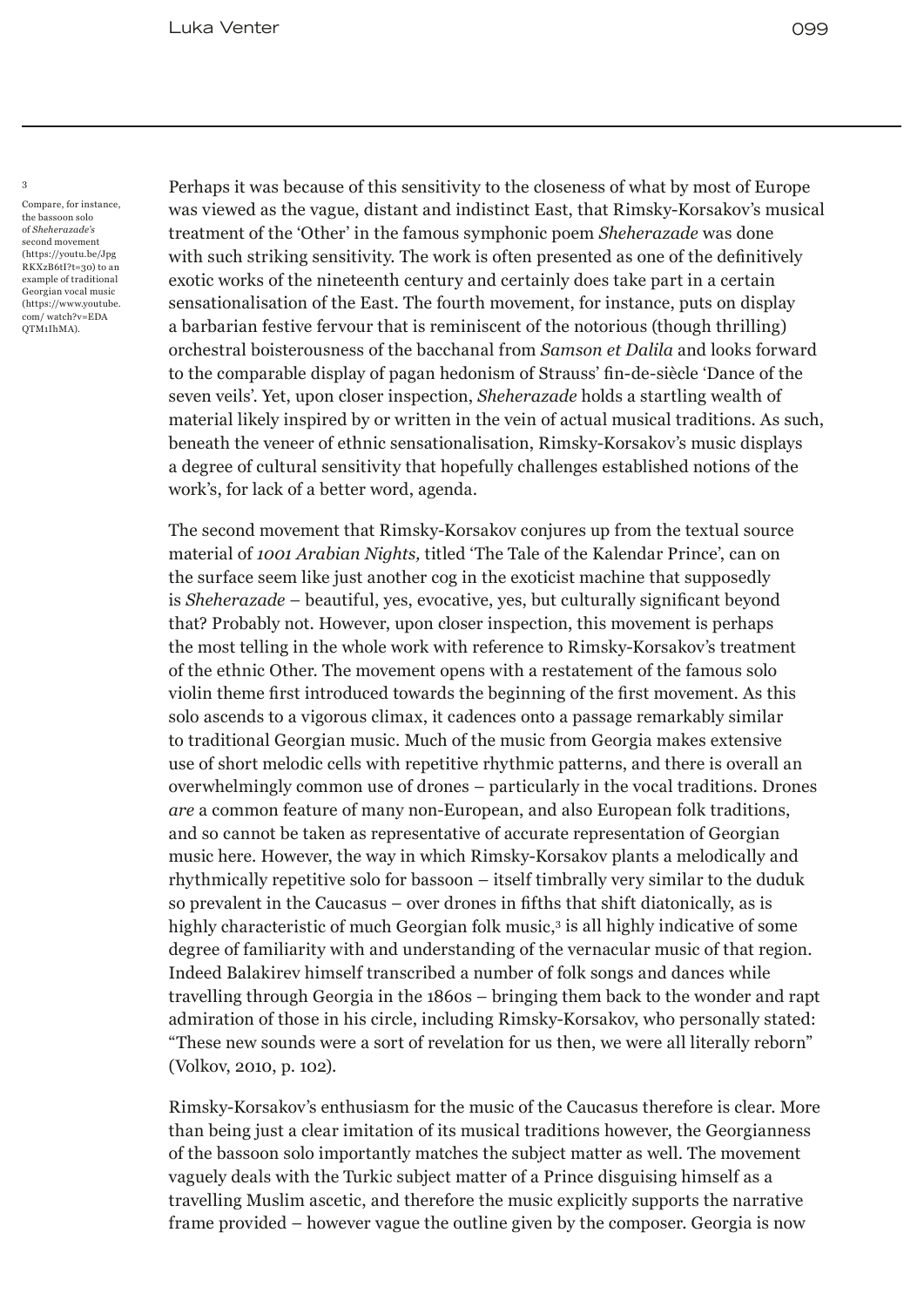and was then, like Russia, a Christian nation, but did have a prominent Muslim population. In fact, the Muslim populations of the Caucasus were something of a thorn in the side of the Russians. The northern Caucasus was as highly a contested territory then as it is now. Tolstoy himself fought there and based some of his writings on his experiences. Pushkin also often dealt with Georgia and the broader Caucasus in his writings. In *A Prisoner of the Caucasus* (1822), specifically, he treats the Circassians – a people of the Northern Caucasus and adherents to Sunni Islam – relatively favourably throughout the poem, but then subverts this totally in the epilogue when he rejoices in the suppression of the Caucasus that bent its "snow head in self-abasement" in response to a Russian military commander who was on the march to violently subdue the Caucasian barbarians, and the poem closes like a smug fable about the folly of resisting the Russian advance (Pushkin, 1822/2001, p. 131-48). Bearing in mind the fact that the devastating Russo-Circassian war and the subsequent ethnic cleansing of the region reached its height in the 1860s and was notably revisited artistically by Tolstoy in 1872, and bearing in mind Rimsky-Korsakov's own affinity for the peoples and cultures of the Caucasus, it is perhaps not improbable to see a correlation between his treatment of the Caucasus in the second movement of *Sheherazade* in the bassoon solo, and the sharp aggression of the military fanfares that disrupt the tableau's initial peacefulness. The structure of the movement certainly seems to tap into the Romantic symphonic model of the heroic struggle – perhaps Rimsky-Korsakov's emphatic and vocal appreciation of the culture could have translated to an appreciation of its people and found its way into his treatment of the Caucasian and Islamic other in this movement. Interestingly, it can be argued that the ethnic Other is not the only one treated in this work.

The aforementioned violin solo that opens the movement and re-appears several times throughout the work as a whole could perhaps too be more significant than is initially apparent. The work as a whole opens with a stark, fortissimo theme played in unison by the low woodwinds and the strings in their low registers, but is dominated by the trombones – an instrument having historical associations with death. This theme is powerful, yes, imposing even, but within two bars that grandiosity already seems curiously undermined by the pompous regality of a trill. The passage following for a dulcet, pianissimo woodwind choir certainly dispels any air of command the opening theme initially evoked, and certainly the entrance of the solo violin immediately after puts the intimidation of the opening theme to the back of one's mind, and instead places its own lyrical insistence at the forefront. Many have interpreted the stern opening theme as being representative of the Sultan in the tale of Sheherazade: a misogynistic tyrant who, after witnessing his wife committing adultery with a slave – notably a black one – vows to sleep with a young virgin each night, and murder her the following morning to avoid the pain of future betrayal. The violin solo must surely then represent the character of Sheherazade herself. Rimsky-Korsakov once disavowed any such explicitly leitmotivic interpretations of his themes, stating rather indistinctly:

> In vain do people seek in my suite leading motives linked unbrokenly with ever the same poetic ideas and conceptions. On the contrary, in the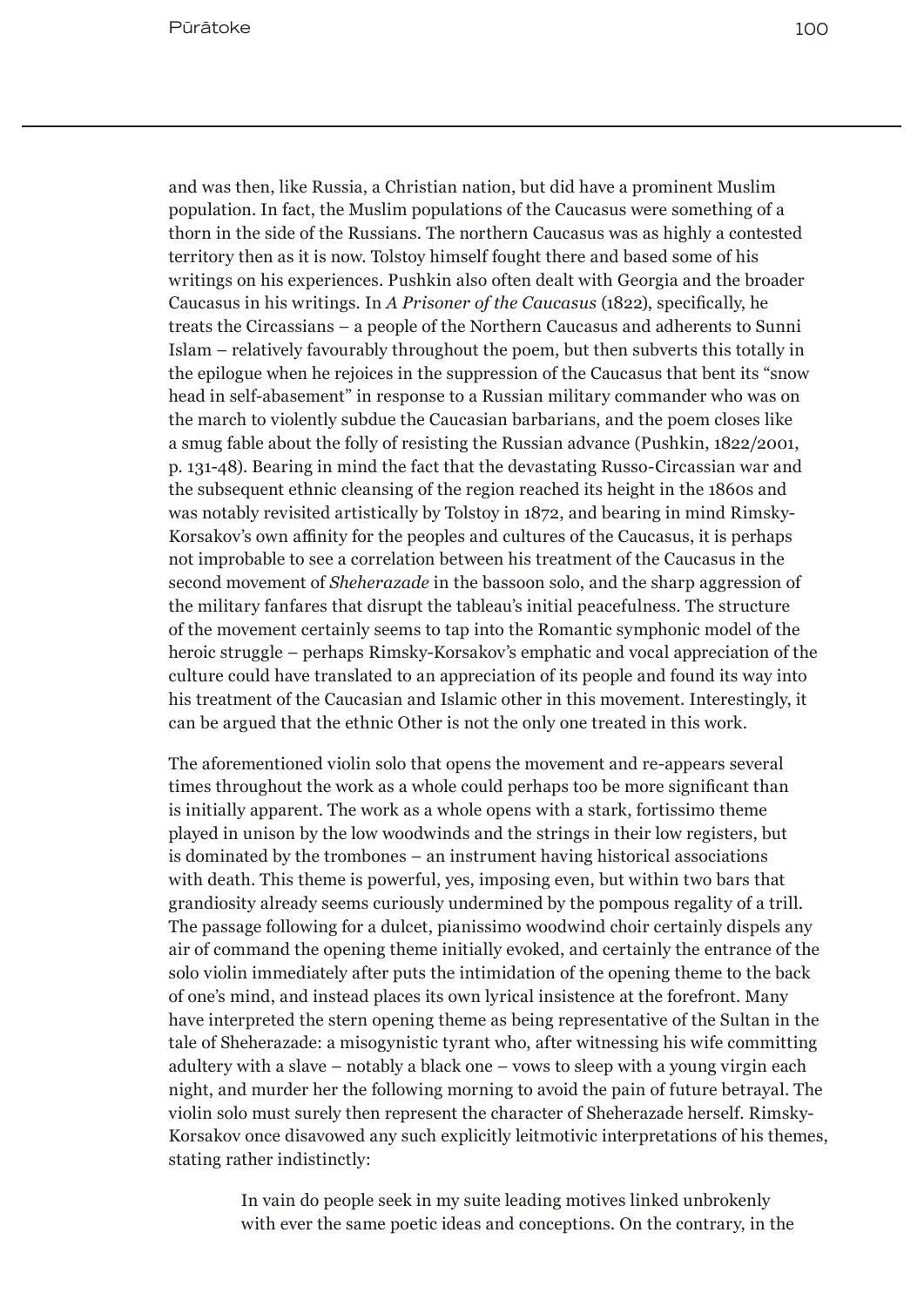Luka Venter 101 and 101 and 101 and 101 and 101 and 101 and 101 and 101 and 101 and 101 and 101 and 101 and 10

majority of cases, all these seeming *Leitmotive* are nothing but purely musical material or the given motives for symphonic development. (Rimsky-Korsakov, 1909/1923, p. 58)

Rimsky-Korsakov here seems quite adamant, however the inexact language used brings a total application of his words into question. His treatment of the so-called Sultan theme, and of the violin solo that appears significantly in each of the four movements of this work titled after the character it most likely represents, certainly seems to imply a dramatic function in addition to the musical touched on above. Indeed the score itself somewhat explicitly points to a dramatic narrative aspect in the violin solo. At almost every one of its appearances throughout the entire work, the solo appears accompanied by the marking "Recit.", which, given Rimsky-Korsakov's own extensive vocal work, is surely telling. The notion that the marking was included purely as a tempo and/or mood indication is dispensable as well, as there exist a number of non-dramatic alternatives that could have been used. Bearing this in mind, the violin solo takes on a whole new significance. Musically the Sultan motif remains virtually unchanged, but, unable to find resolution, pushes the harmony constantly – this theme is repeatedly moved around the orchestra – which does support Rimsky-Korsakov's words on how the themes are not characters, but treated for the most part just as that – musical themes. However, Sheherazade's voice again and again rears its head above the oceanic surges of the thematic material and its undulating accompaniment – cutting through the stark lines accompanying what one assumes is a musical representation of one of the tales of Sinbad's marine voyages as per the title. Her ornate and melismatic motif is disseminated throughout the orchestral textures – here her voice rings out in an echo of her violin motif in the clarinets, there in the flutes – as if adapting her own personal voice to the nuances of the tale being told to best appease the Sultan.

Across the work as a whole, Rimsky-Korsakov endows her voice with a trajectorial development that seems to support a development of her character – and indeed this is done with a remarkable sensitivity. Each subsequent statement of her theme is given an added intensity. At the opening of the second movement, her theme is augmented by a double-stopped homophonic writing for the solo instrument that makes vivid use of the open G-string, the violinistic equivalent of the female chest voice – a vocal phenomenon long considered hugely exciting and long explicitly linked with sexuality. (Wood, 2006). Towards the middle of the third movement her voice reappears, restating her theme before launching into a number of iridescent virtuosic figurations over the orchestra. The addition of this increased virtuosic and harmonic complexity to the bare frame of her first utterances implies a growing conviction and urgency to her storytelling. After all, her tales are very literally a matter of life and death. When the solo violin breaks away from this pattern, it takes on a theme briefly stated towards the beginning of the movement and vigorously pours it out over the orchestra, who surge forward in an impassioned display echoing her voice. It is here that the voice of the feminine Other in *Sheherazade* first truly comes into its own, when it ceases to exist in a melodic vacuum and melds with the full orchestra – no longer the Other, but now a part of the collective whole.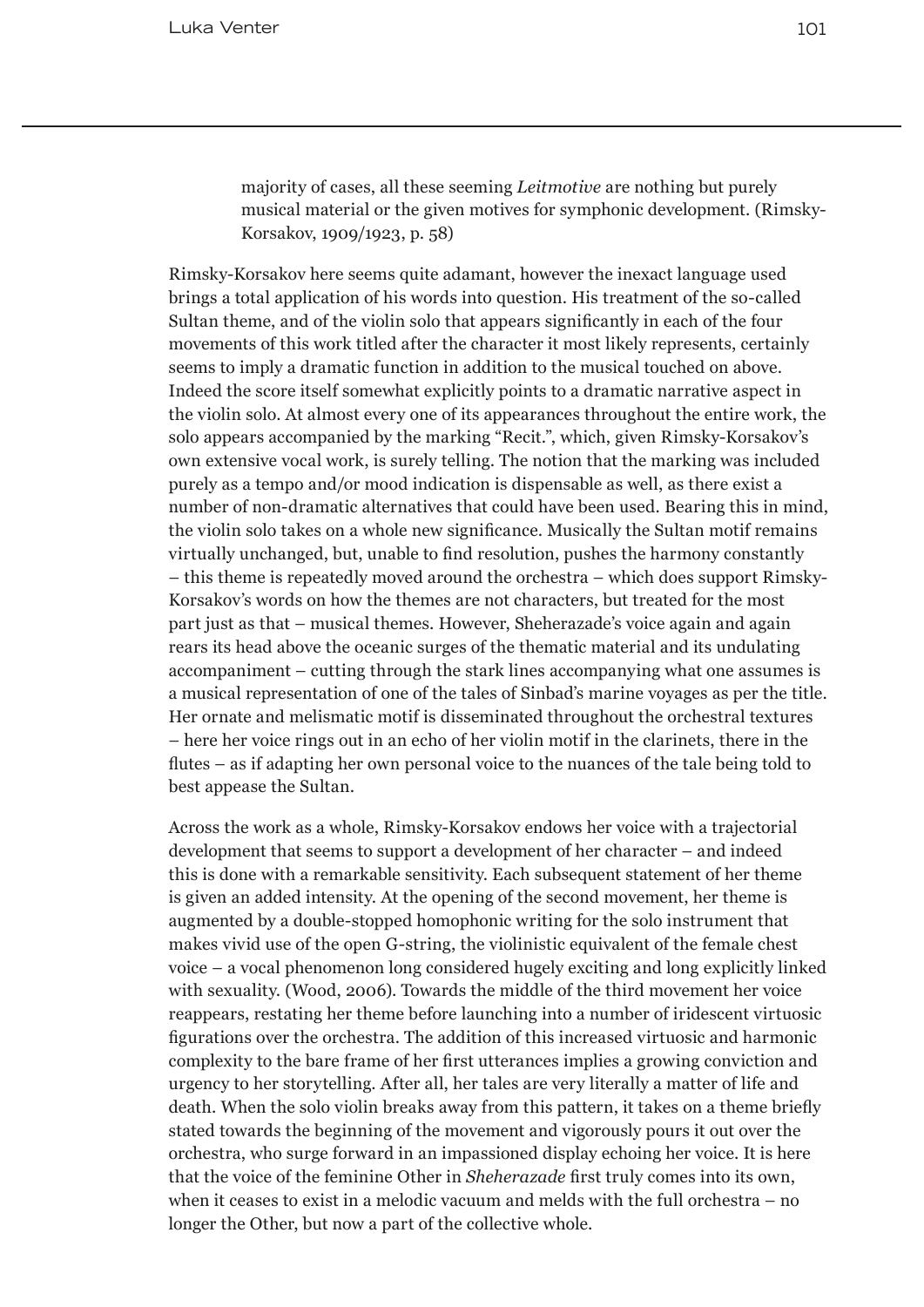The opening of the suite's final movement is a condensed and modified restatement of the first bars of the work as a whole, and as such, revisits the power struggle between the male oppressor and the would-be female oppressee. The Sultan's theme is here rendered more compact, but through the addition of triple-quaver subdivisions of the originally grandiose theme, and its fortissimo delivery on the biting lower strings of the string section, the theme is given an added sharpness – a sort of belligerent petulance when compared to the subsequent restatement of *Sheherazade*'s theme. The latter is again imbued with a renewed strength of purpose: fortified now by polyphonic double-stopped writing, emphatic triple-stopped chords, and emotionally anchored by a low B-drone in the basses – further supporting the idea of the feminine assuming an increased strength in response to the cruelty of the Sultan.

During this movement, several themes heard throughout the work return with an added edge and immediacy, implying an intensification of *Sheherazade*'s story-telling and thus an intensification of her struggle to subdue the male oppressor. At the height of the movement, the Sultan's motif returns, resplendent, full-glory in the brass while the remainder of the orchestra scatters before it. As the music builds, however, the theme is suddenly joined by the military fanfare first heard in the second movement. The two jointly rear up towards a violent paroxysm, but are sharply cut off by a crash of the tam-tam and the rest of the orchestra, and a jarring modulation to B-minor – perhaps related to the unusual presence of the B-drone underscoring *Sheherazade*'s theme earlier in the movement. Just as the feminine voice took its strength from the orchestra in the third movement, the masculine is here robbed of it by similar means and is subsequently mollified – its unwieldy whole-tone-based harmony smoothed out and pulled towards A-minor. Significantly, the musical vicar of the female voice in *Sheherazade*, the violin solo, is rooted in A-Dorian, to which the music returns when the title character's theme again appears a few bars later. As the restatement of this theme spirals upwards, the solo violin lands on a top-E and is tellingly joined by just a single other violin soloist while the male voice of the Sultan sounds out in the low strings, subdued and pacified by the voice of Sheherazade and what can only be interpreted as her sister, who soar above it in a display of easy, unforced, but ultimately hard-won musical dominance.

In his ground-breaking study of Orientalism (1978), Edward Said wrote that "to talk about Orientalism is to talk about power" (cited in Mason, 1991, p. 167). In a similar vein, to talk about the feminine in the history of Western society broadly, but more specifically within the frame of nineteenth-century music, is to talk about the suppression of that femininity. Rimsky-Korsakov's treatment of both the ethnic and the feminine in *Sheherazade* displays a sensitivity that unfortunately did not find its way into most depictions of women, and specifically ethnic women, in the musical literature of the nineteenth century. Just as ethnic musical traditions were often simplified and limited to a few choice elements signifying a much wider range of ethnicities, so too were the human elements of the ethnic subject matter depicted in the nineteenth century often simplified into two simple categories – the violent and the sensual: men were often violent, as depicted in the trope of the Ethnic Tyrant, while ethnic women were often crudely sexualised, and this often resulting in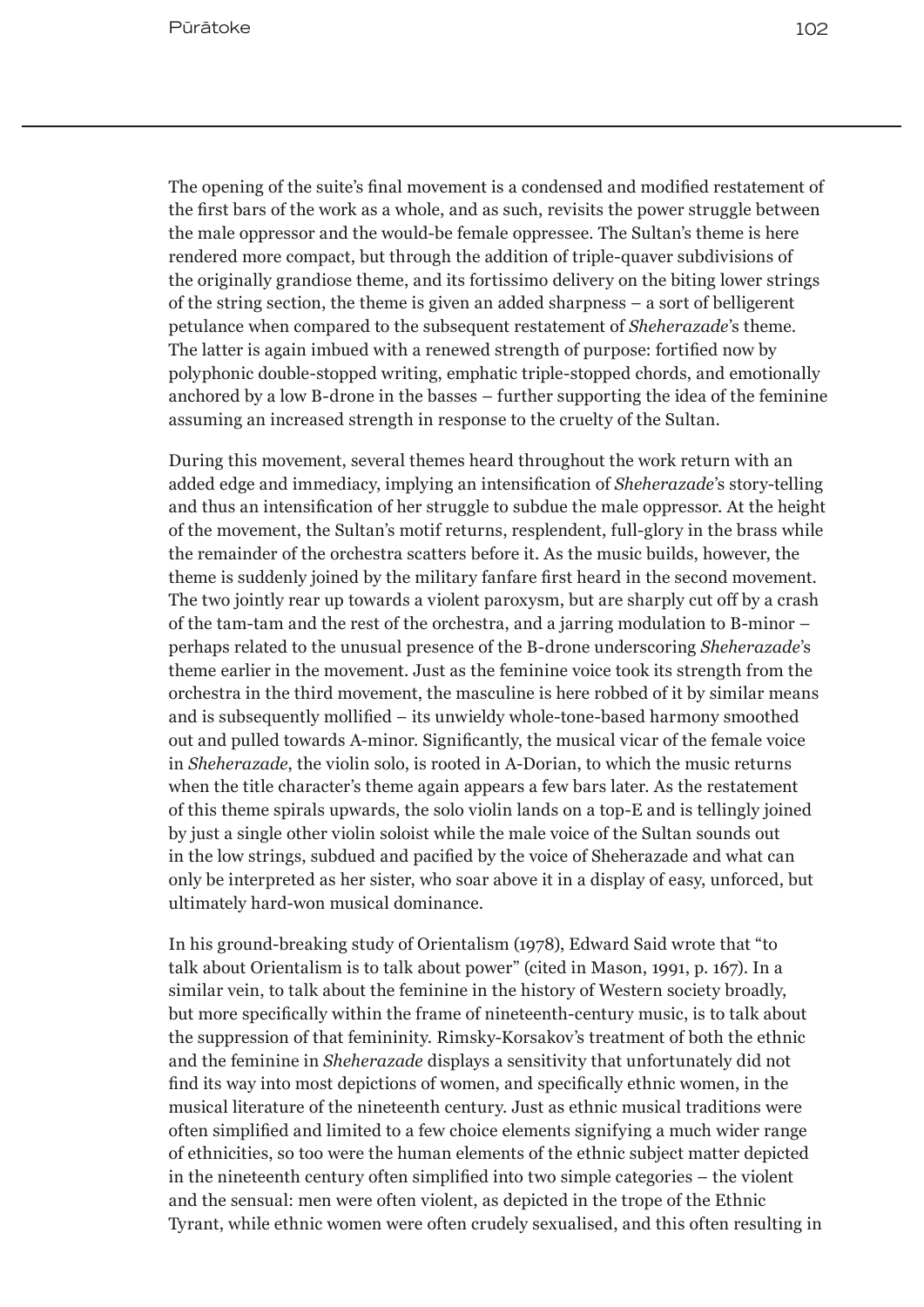4

It must be said, however, that despite the frippery of Verdi's depiction of the Harem in *Il Corsaro*, the work is largely driven forward by a tenacious, strong-willed female character, Gulnara, who, having being essentially sexually assaulted by the Pasha, stabs him to death à-la-Tosca, and does so without the typically fatal repercussions. In fact, she is the only leading role to remain standing at the opera's close – surviving even the male lead, who leaps to his death into the sea.

recourse to the female trope of the Ethnic Temptress. Roger Parker, in his writings on the subjugative treatment of women in nineteenth-century opera, wrote that within the operatic tradition there existed two types of women: "the docile ones who usually suffer and die; and the scary ones who almost always suffer and die" (Parker, 1997, p. 158-9) Sexual women were at particular risk, and ethnic women especially so; a combination of these two features therefore would prove unequivocally lethal.

Dalila (Delilah) and Salome are two particularly notable figures whose sexuality is indivisibly tied to their ethnicity, and both stand in stark contrast to the Judeo-Christian values of their male opposition. In Richard Strauss' *Salome*, the titular character is a woman whose eroticism is made so pronounced as to verge on the psychotic – her desire for Jochanaan and her rejection by him drive her to wild extremes, scandalously baring her body to Herod – another ethnic tyrant – and famously begging for and ultimately receiving the severed head of Jochanaan. Both dramaturgically and musically, the relative delicacy of Salome's character as a young girl is highlighted, but as she descends into furor her voice is horrifically warped into a series howls and shrieks as she is consumed by her desire for Jochanaan – the stoic, blameless male representative of the Western ideal. Dalila's (the female antagonist of Saint-Saëns' *Samson et Dalila*) feminine sexuality is likewise distorted and vilified for the precise reason that it is used against a man, and specifically a man of God and an enemy of her 'barbaric' people, the Philistines. It is worth noting that, musically, her most important utterances – i.e., her arias – are not exoticised, and that she instead is gifted some of the most cathartic and lyrical music in the literature available to the mezzo soprano. That being said, it is salient that the axis on which her role spins, the ravishing aria 'Mon coeur s'ouvre à ta voix', though surely one of the most exquisite moments in all opera, is subtly but quite tellingly subverted by the entry halfwaythrough of Samson, the tenor. The figure of Samson hovers at the musical periphery throughout the aria, and instead of the Ethnic Temptress Dalila, it is to Samson that Saint-Saëns chooses to gift the closing bars of the number, awarding him a lush and powerful top B-flat as he exclaims his ardour – which by virtue of being male, by default trumps that of his ethnic and female lover.

The figure of Cleopatra is often sensationalised and occasionally also vilified for her ethnic sexuality – again used against a man of the West, though in this case Western in ethnicity, whereas characters such as Samson or Jochanaan are Western more through their religious adherence to a Judeo-Christian God. In Rimsky-Korsakov's own *Mlada* the figure of Cleopatra – notably a sexual character, and one who also notably transgressed boundaries of gender during the power struggles between her and her brother – appears to the work's central protagonist, Yaromir. She is accompanied by throngs of young and importantly exotic women who go about their task attempting to seduce the magically-frozen Yaromir. Immediately this recalls the countless harems of eighteenth- and nineteenth-century opera, from *Die Entführung aus dem Serail*, to Verdi's *Il Corsaro*, 4 and interestingly the scene bears strong similarities to the courtesan-like female entourage of the goddess Naina in Glinka's seminal *Ruslan and Lyudmila* (Naroditskaya, 2012). The entrance of the here almost totemic figure of Cleopatra is heralded by a quiet but insistent orchestral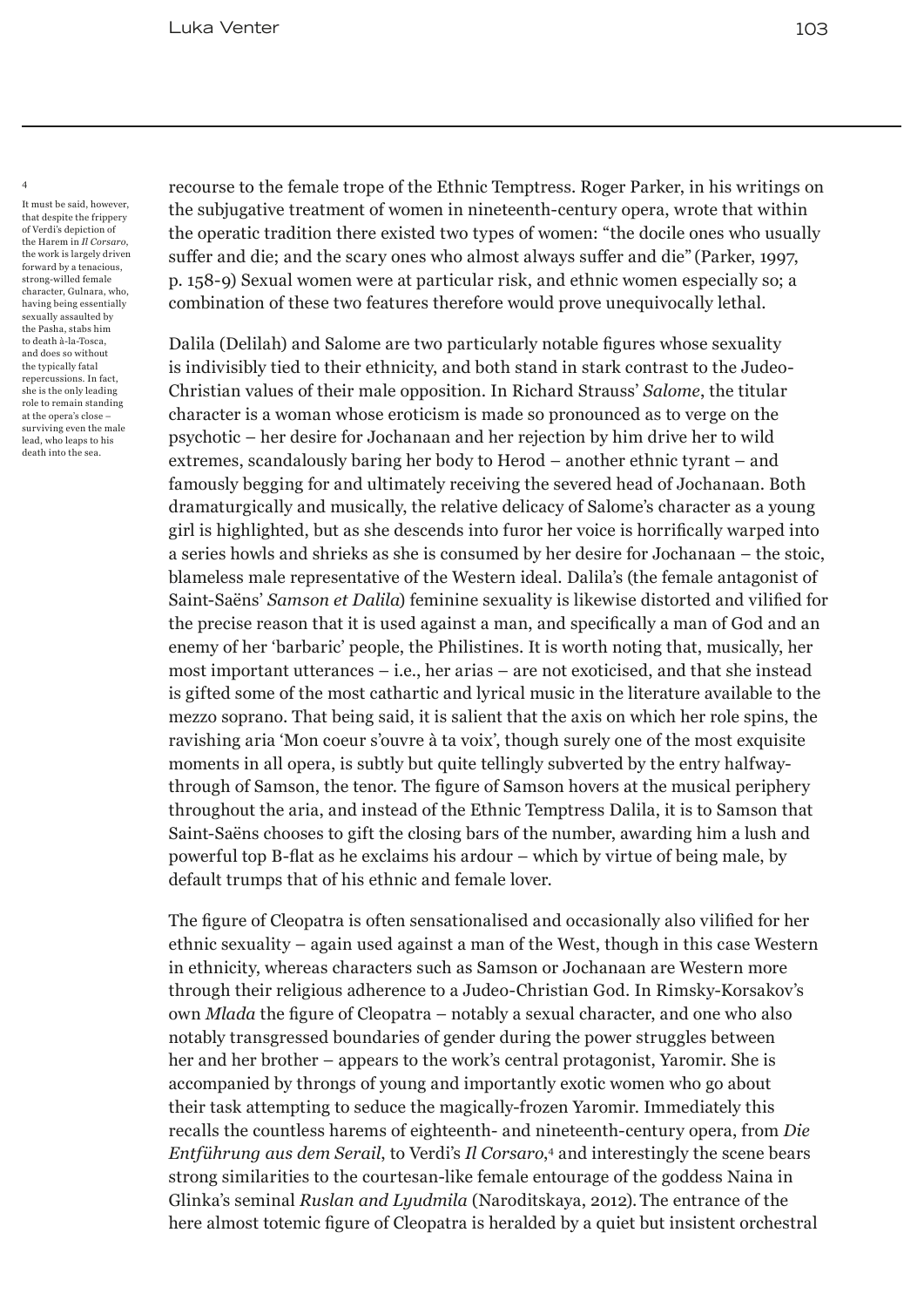undulation of a metrically blurred triplet figure accompanied by a sustained drones. The shimmering orchestral fabric Rimsky-Korsakov conjures repeatedly pulls from D-flat major to D-flat minor in the same way that the dancer representing Cleopatra's gestures suddenly shifts from strong "impulsive movement", to gestures that are "lazy and lingering".(Ibid. p. 223)

As with Salome, and to a lesser extent Dalila, the use of dance as a tool of seduction in Cleopatra's apparition scene is vitally important, and ties into a pair of historical terpsichorean polarities that mimics the all-too-often simplification of female sexuality into a mere two camps: a chaste and pious virginity, and an earthly, carnal licentiousness. In the nineteenth century and earlier, the use of dance was similarly divided. At one end of the rather simplified continuum was the use of classical ballet to express an emphasis on order, balance and control. At the other end of the spectrum was the use of dance to express a sense of the transgressive, the barbaric and the orgiastic. Carmen and her arias of seduction and rebellion, all deliberately modelled on dances, is one testament to this, and Salome is another (Hutcheon & Hutcheon, 2000). Strauss taps into the suspect, transgressive potential for dance in not just one but two of the towering works in his oeuvre, *Salome*, but notably also *Elektra*. Both of these works prominently feature a feminine descent into sexualised madness through the medium of dance (Kramer, 2004). The former dances in the name of seduction and bloodshed, and the latter dances a dance of bloodshed into which is tied that curious late-nineteenth-century preoccupation with Eros and Thanatos – sexual ardour and the longing for death, and the combination thereof (Hutcheon & Hutcheon, 1999). The link between femininity and death as is plentifully witnessed in both of these works is something also deeply embedded in the fabric of Rimsky-Korsakov's aforementioned ballet-opera, *Mlada*.

In *Mlada,* the title character is a silent role represented by a dancer, and is the ghost of a girl murdered at the start of the work. Murdered incidentally by another woman – one driven wild with desire for a Western prince, Yaromir. In order to seduce the object of her desire, the murderess Voyslava ominously enlists the aid of Morena, the goddess of the Underworld, appearing in the guise of an old woman. The evil goddess Morena's vocal lines are very rarely bound to a single tonal centre, being marked by a plentiful use chromaticism and large leaps downwards into her chest register – the use of which has strong links to female sexuality. Its use here by the goddess of the Underworld while plotting the murder of an innocent creates a grotesque effect. With the voice being the most primal and immediately physical instrument, its use is intrinsically linked to the body of its owner; and as Morena plays the divine role of the goddess of the Underworld, a realm of deep and deathly grottoes, the use of her cavernous and powerful operatic female chest voice makes explicit the nineteenthcentury male interpretation of the sexual female as something dark and suspicious. Specifically, it points to a deep-seated suspicion in Western art of the dark, cavernous unholiness of female anatomy (Gilbert, 2006). The links between female sexuality and unholiness is made more explicit in the aforementioned appearance of Cleopatra in Act III. It is interesting to note that, despite being a spectre of the ancient Egyptian queen, the figure of Cleopatra is not represented by some ethereal, ghostlike figure,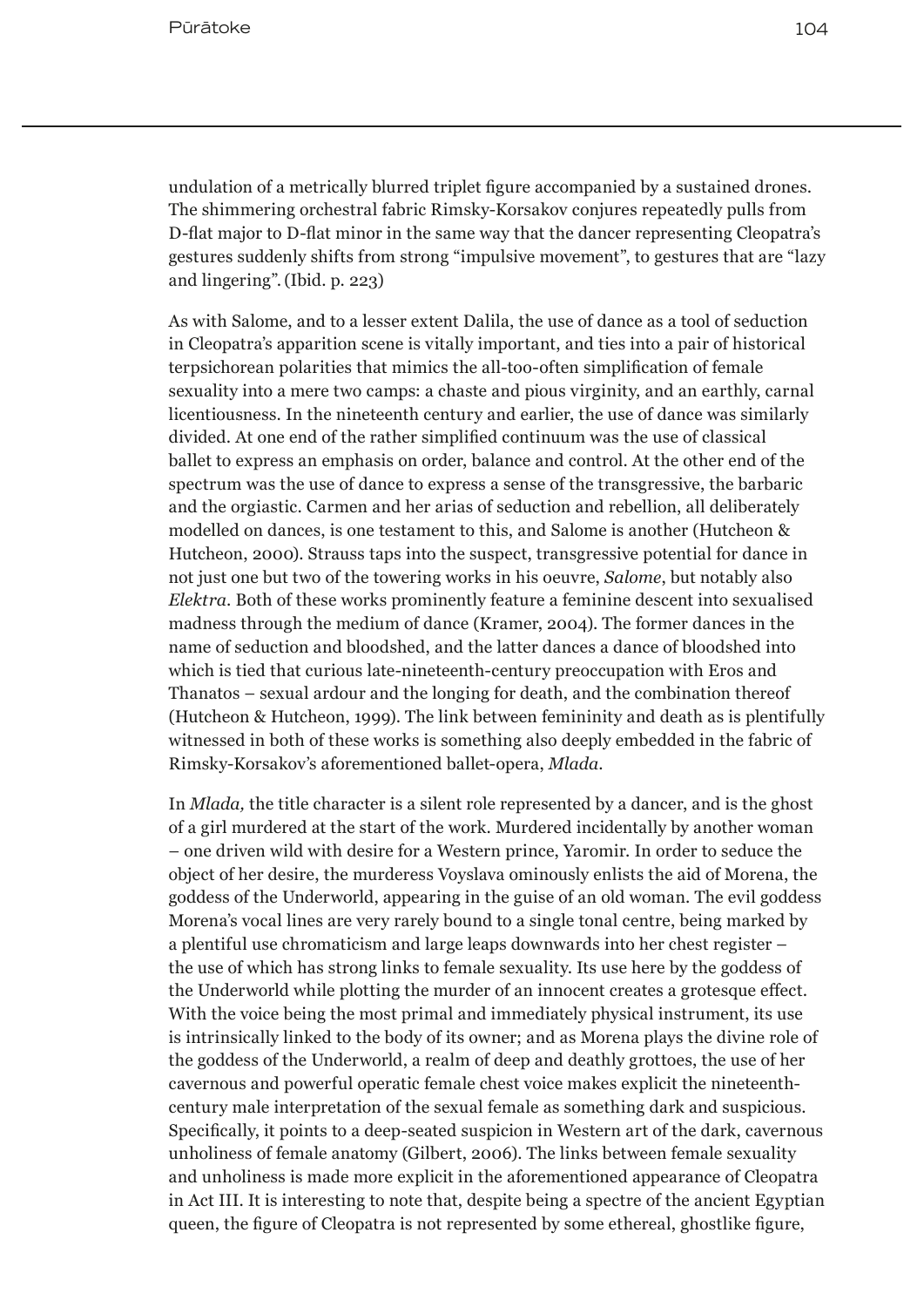but by a vigorous, full-blooded female dancer – in fact the same dancer who takes on the title role of Mlada. The unpredictability and again overtly sexual nature of her seductive dance is reflected in the unexpected modulations of the music and in its 'exotic' chromatic solo string lines. The wild, piercing clarinet solo that appears in this scene also encapsulates a sense of musical barbarism in that the harmony is constantly subverted by a sharp, strident chromaticism that is magnified tenfold by the equally strident and extremely timbrally bright and forceful top register of the clarinet.

This appearance of Cleopatra on the witches' mountain Sabbath is dramatically also highly evocative of Venus' appearance and seduction of the title character in Wagner's 1845 *Tannhäuser –* a work filled to the brim with stereotypical male treatments of female sexuality. The goddess Venus, for instance, bears testament again to that familiar nineteenth-century negativity regarding active female sexuality; her domain – as a veritable den of dissolution is even explicitly titled the Venusberg, the *mons veneris*. On the other hand, her terrestrial counterpart is Elisabeth, who represents the opposing mode of female sexuality – a pious chastity, and unwavering dedication to her male counterpart. This is in turn not unlike the black-and-white comparison of Carmen and Mercedes, and the treatment of femininity in Rimsky-Korsakov's *Mlada* is for the most part similarly dictated by an adherence to this crude polarity.

There is plentiful evidence of a deeply entrenched misogyny in Western culture that can be seen in the treatment of women in its art – specifically such performative art forms as dance and opera, where the female subject is a living breathing representation of her sex as a whole. Despite this, and despite his own dehumanisation and dualistic simplification of women in *Mlada,* Rimsky-Korsakov's treatment of the feminine in *Sheherazade* remains notable for its sensitivity, supported by the supreme craftsmanship of the music. It must be said however, that in *Sheherazade*, we have perhaps both one of the most striking figures in historical literature, and, more specifically, one of the most striking female characters to be treated in the music of the nineteenth century. She is a foreigner, a woman, and yet also a famous protagonist. She uses her body of her own volition as a tool to gain some degree of power and influence over a domineering male figure, and uses her intellect to spin a myriad of fantastical and highly detailed tales with which to beguile the senses of her oppressor – tales also treated by Rimsky-Korsakov with a particularly sharp vibrancy that underscores the manifold ingenuity of their creator within the narrative of *1001 Arabian Nights*.

It might strike some as anachronistic to attempt a feminist reading of a work written in 1888 and a cornerstone of the orchestral repertoire. It seems unnecessary to go into much more detail regarding the musical merits of the work than has already been done here. The work achieved as widespread popularity and enduring success as it did because it is music of an intensely pleasurable sonic beauty. The cathartic cumulative effect of its yearning lyricism, dazzling orchestral colours, and emotive theatricality is undeniable. Rather than existing in a vacuum separate from society, however, music – it must be borne in mind – is tightly bound to the fabric of a society's culture, and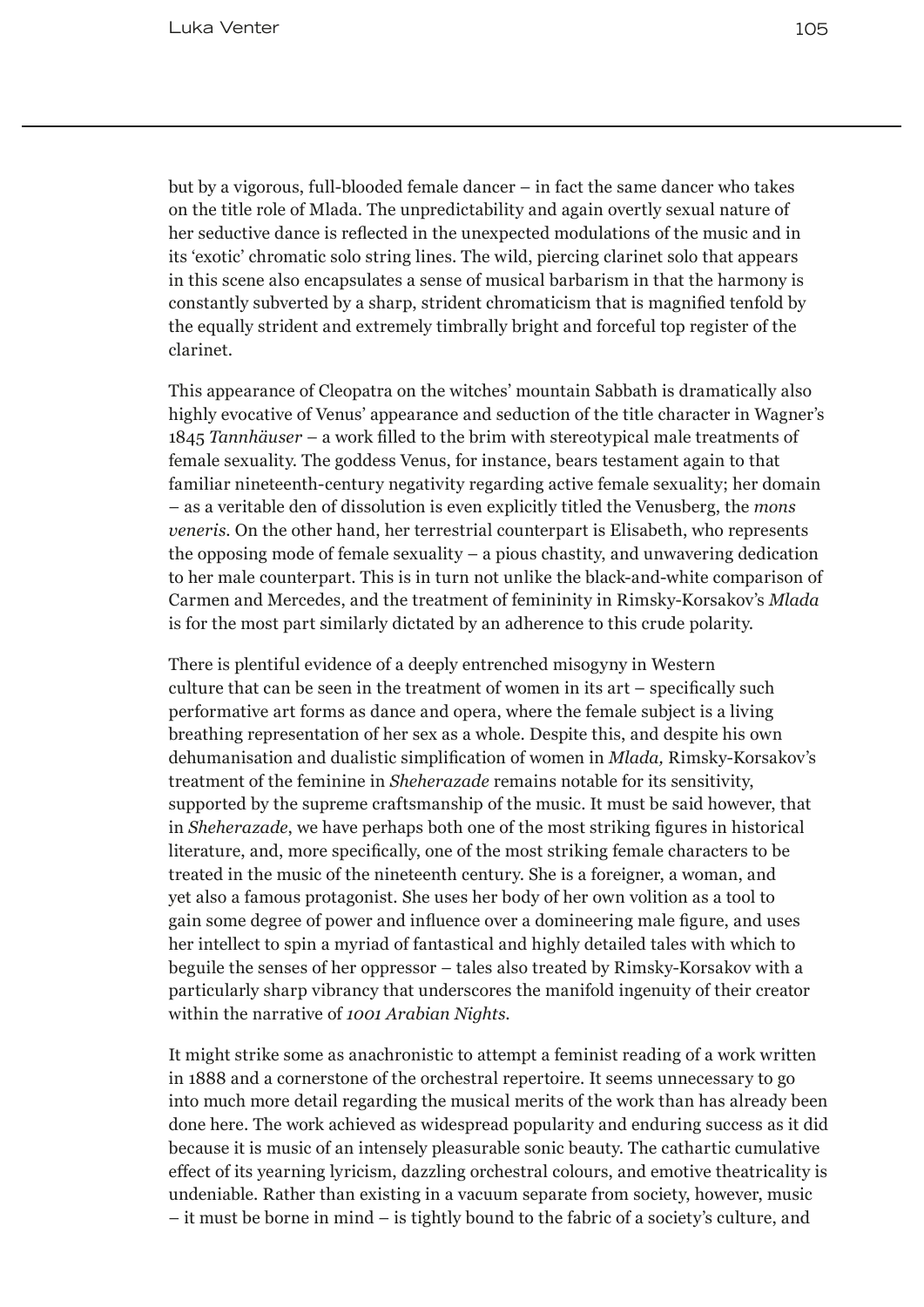as such can and should be read as a reflection thereof. Culture is not extra-musical, and therefore, neither is music extra-cultural. Music's engagement with our own society, and here specifically with issues of gender and ethnicity, must be investigated as an inquiry into the workings of our communities, and, more broadly, as a study of Western culture (McClary, 1994). The role of women in Western music-making in particular, while having seen a huge surge in inquestive thought in recent decades, still remains an issue too alive and too vital to let go of. Schoenberg's own writings on masculine attraction and female repulsion and his quest for an "asexual music", labellings of the feminine and the masculine in sonata form (Higgins, 1993, p.179), and also the vigorous contemporary male resistance against female conductors, are all issues with immediate relevance to our musical culture today. These gender issues must continue to be challenged actively, given the function of music as a deeply reflective model of our society as a whole.

One mode of redemption for the historical societal and artistic treatment of the Other in music, be they the Feminine or the Exotic, can be achieved through a precise and determined manual shift in the contemporary interpretation of characters and tales about these. *Carmen,* for instance – once a lesson against female sexuality that went against supposed societal mores – has in contemporary society become something of the opposite, and the character is often described in contemporary discourse as a strong and empowered woman who takes her sexuality and life into her own hands, and as a result subsequently suffers unjust and violent retribution from a domineering patriarchal society.

To conclude, it might be of particular relevance to make mention of a contemporary work that, like the original symphonic suite by Rimsky-Korsakov, offers a glimpse into the redemptive possibilities of music with regards to the treatment of the ethnic and feminine Other. John Adams' *Scheherazade.2* clearly follows in the vein of Rimsky-Korsakov's treatment of the title character; most notably, the work is subtitled 'A dramatic symphony for violin and orchestra', which immediately, in addition to the subject matter, places the Adams within the heritage of the piece by Rimsky-Korsakov. Armed with a sharp historical and social awareness, however, the conceptual material centres not on the tales told by Sheherazade, but centres more explicitly on the woman herself – her intellect, her sexuality as her own prerogative, and the unjust persecution of womanhood. Despite Adams' description of the work as being exotic, (Adams, 2015) the music does not seek to portray the allure of a far-away land, populated by tropes and peppered with sensationalist imagery like the stereotypical exoticist work. The work does feature a prominent part for solo cimbalom, but the function it serves is no different to the solo violin or the orchestra: to convey the message of the music to the audience, and not merely as some generic cultural signifier à-la-Rameau.

As a whole, the work is musically characterised by a volatile and aggressively visceral musical idiom that expresses the historical burden of women, and the plight of women in our own times too; this is a Sheherazade more openly charged by anger, outrage and passion. Adams describes *Scheherazade.2* as a reaction against the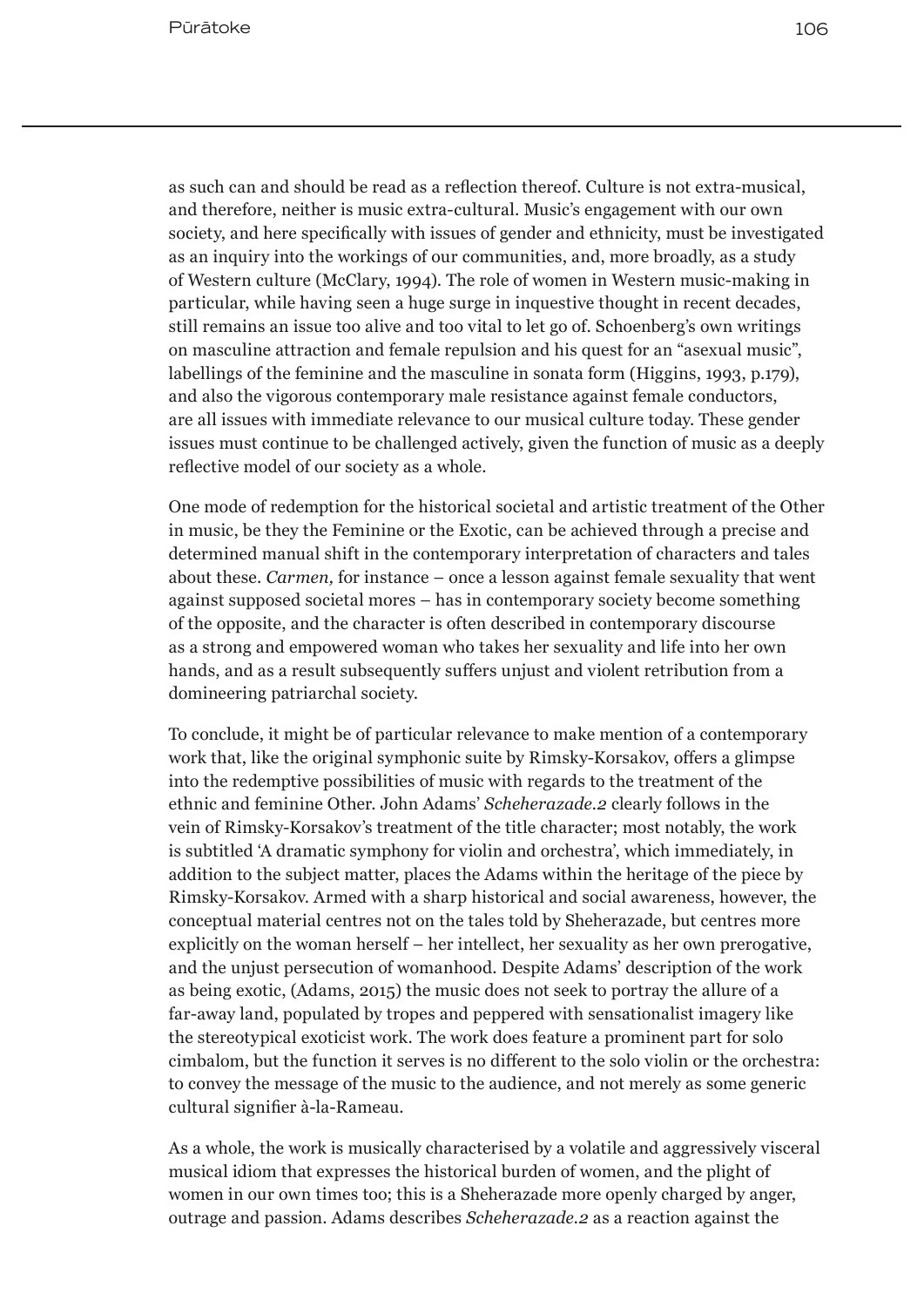"casual brutality" (2016) towards women in *1001 Arabian Nights* and certainly the stark idiom he employs matches this startlingly well. In performance especially, through the visual conduit of Leila Josefowicz's vigorous virtuosity, the piece makes a strong, unflinching statement about the strength of women. Written for Josefowicz herself, Adams' writing for the solo violin physicalises the narrative's emotions through the medium of Josefowicz's body and the overt, violent physicality required to realise the music.

The treatment of an ethnic woman in a contemporary work as unflinchingly dramatic as this forces the soloist – currently Josefowicz – to stand as a physical representative of the historical-literary figure of Sheherazade – a woman and a Muslim. To do so is a bold move in the context of the modern Western concert hall. It goes without question that it *is* more than unfortunate that what Adams has done in *Scheherazade.2* should be outstanding as a social statement. Ideally it *should not* be outstanding that an ethnic woman is treated with such respect and empathy, but given the blunt reality of the contemporary political and social sphere it nevertheless *is* outstanding, hugely commendable, and also hugely necessary. It *is* still outstanding within the contemporary music scene that *Scheherazade.2* treats a woman as an autonomous figure, not sexualised, but sexual, and that he musically treats the feminine with an intense and palpable strength representative of the actual, real-life strength of women from around the world. Furthermore, it must be noted that the cultural heritage of the character is here treated with a dignity far removed from the rampant sensationalism of the nineteenth century – Adams achieves this largely by musically treating the character of Sheherazade not specifically as a Muslim woman, in contrast to an *American* woman, but purely as a woman who is likely Muslim. It is through works as raw and resolute, and yet as empathetic and sensitive in both music and subject matter, as *Scheherazade.2* that many social issues latent in Western society can be teased out and we as a global community can face ourselves and perhaps begin to break down the barriers between the us and the Other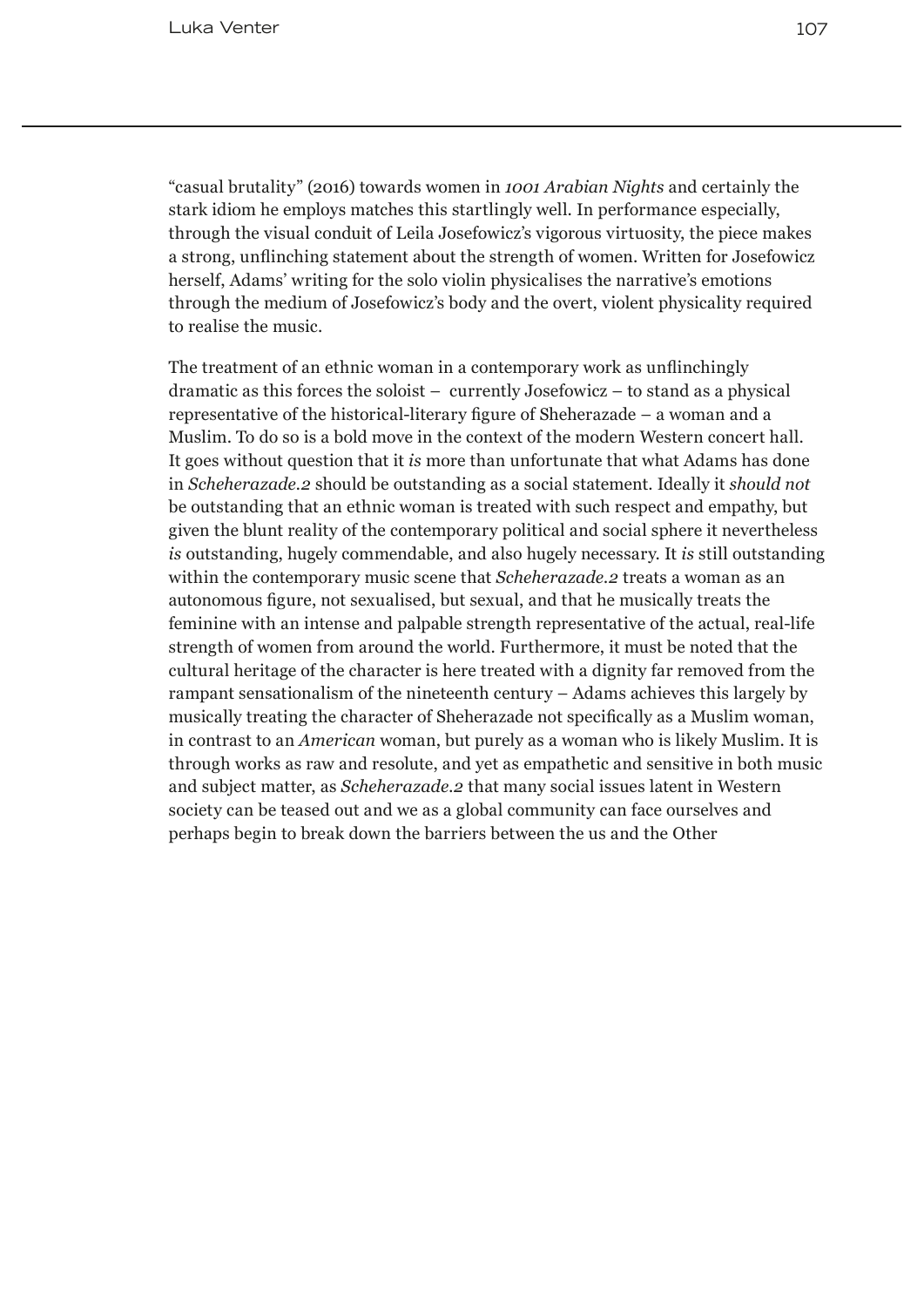#### References

Adams, J. (2016, March 26). *Leila Josefowicz and John Adams on Adams's "Scheherazade.2".* [Video file]. Retrieved from https://www.youtube.com/ watch?v=YfyUx4WpHeE

Al-Taee, N. (2010). *Representations of the Orient in Western music: Violence and sexuality.* Farnham, UK: Ashgate Publishing.

Amiot, J-M. (1788). (Eds. Y. Lenoir, & N. Standaert, 2005). *Les Danses rituelles chinoises: Aux sources de l'éthnochoréographie*. Namur, Belgium: Presses Universitaires de Namur.

Higgins, P. (1993). Women in music, feminist criticism, and guerrilla musicology: Reflections on recent polemics. *19th-Century Music*, *17*(2), 174-192.

Hutcheon, L., & Hutcheon M. (1999). Death drive: Eros and thanatos in Wagner's "Tristan und Isolde". *Cambridge Opera Journal*, *11*(3), 267-293.

Hutcheon, L., & Hutcheon, M. (2000). Staging the female body: Richard Strauss's Salome. In M.A. Smart (Ed.), *Siren Songs: Representations of Gender and Sexuality in Opera* (pp*.* 204—221)*.* Princeton, NJ: Princeton University Press.

Kramer, L. (2004). *Opera and Modern Culture: Wagner and Strauss*. Berkeley, CA: University of California Press.

Locke, R. P. (2009). *Musical exoticism: Images and reflections.* Cambridge, UK: Cambridge University Press.

Mason, P. (1991). Exoticism in the Enlightenment. *Anthropos*, *1*(3), 267-293.

McClary, S. (1994). Paradigm dissonances: Music theory, cultural studies, feminist criticism. *Perspectives of New Music*, *32*(1), 68-85

Naroditskaya, I. (2012). *Bewitching Russian opera: The Tsarina from state to stage.* New York: Oxford University Press.

Parker, R. (1997). *Leonora's last act: Essays in Verdian discourse*. Princeton, NJ: Princeton Univeristy Press.

Pisani, M. (2005). *Imagining Native America in music.* New Haven, CT: Yale University Press.

Pushkin, A. (2001). *Eugene Onégin and four tales from Russia's southern frontier: A prisoner in the Caucasus; The Fountain of Bahchisaráy; Gypsies; Poltáva* (R. Clark, Trans.). Ware, UK: Wordsworth Editions. (Original work published 1822).

Rimsky-Korsakov, N. (1989). *My musical life* (J. A. Joffe, Trans). London, UK: Faber. (Original work published 1923).

Savage, R. (1983). Rameau's American dancers. *Early Music*, *11*(4), 441-452.

Stasov, V. (1984). Our Music. In R. Taruskin and P. Weiss (Eds.), *Music in the Western world: A history in documents* (pp. 390-94). New York: Schirmer Books.

Taylor, T. D. (2007). Peopling the stage: Opera, Otherness, and new musical representations in the eighteenth century. *Cultural Critique*, *36*, 55-88.

Volkov, S. (2010). *St. Petersburg: A cultural history*. New York: Simon and Schuster.

Wood, E. (Eds). (2006). Sapphonics. In P. Brett, et al. (Eds.), *Queering the pitch: The new gay and lesbian musicology* (pp. 27-66)*.* New York: Routledge.